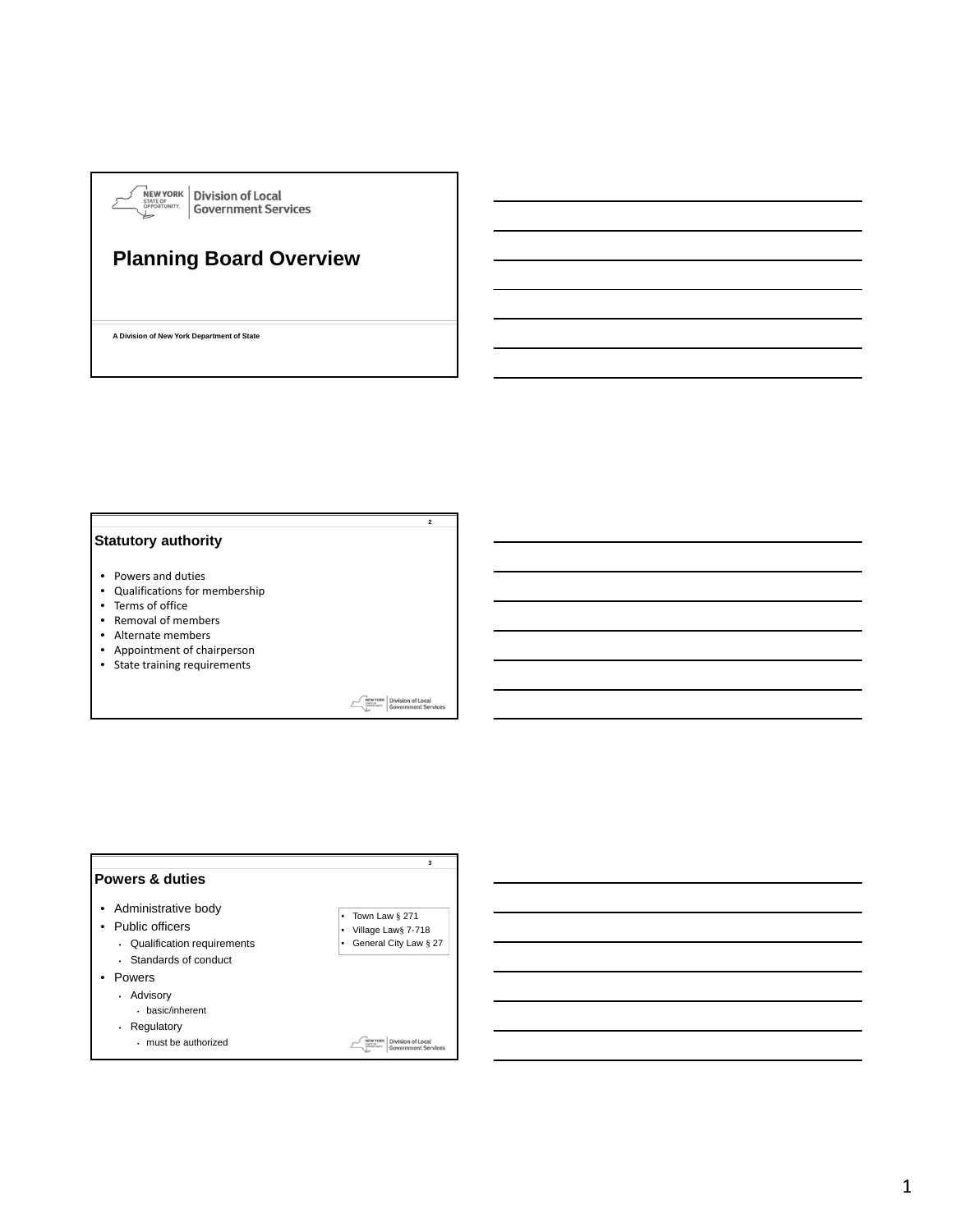## **Qualifications for membership**

- Age: at least 18
- Citizenship: United States
- Residency: resident of municipality
- No governing board member may serve on PB



**Conduct and ethics**

- Members may be removed from office for "cause"
- Municipality may specify reasons for removal in local law
- Poor attendance
- Continued inappropriate behavior
- Failure to receive training
- Governing board must hold public hearing before removing member for cause

MENTORK Division of Local<br>
System Government Services

**5**

#### **Terms of office**

- Appointing authority
	- Town board
	- City mayor
	- Village mayor with approval of trustees
- Number of members
	- Five or seven
	- Terms equal to number of members
	- Staggered expiration
- Oath of office must be filed



**6**

**MENTORK** Division of Local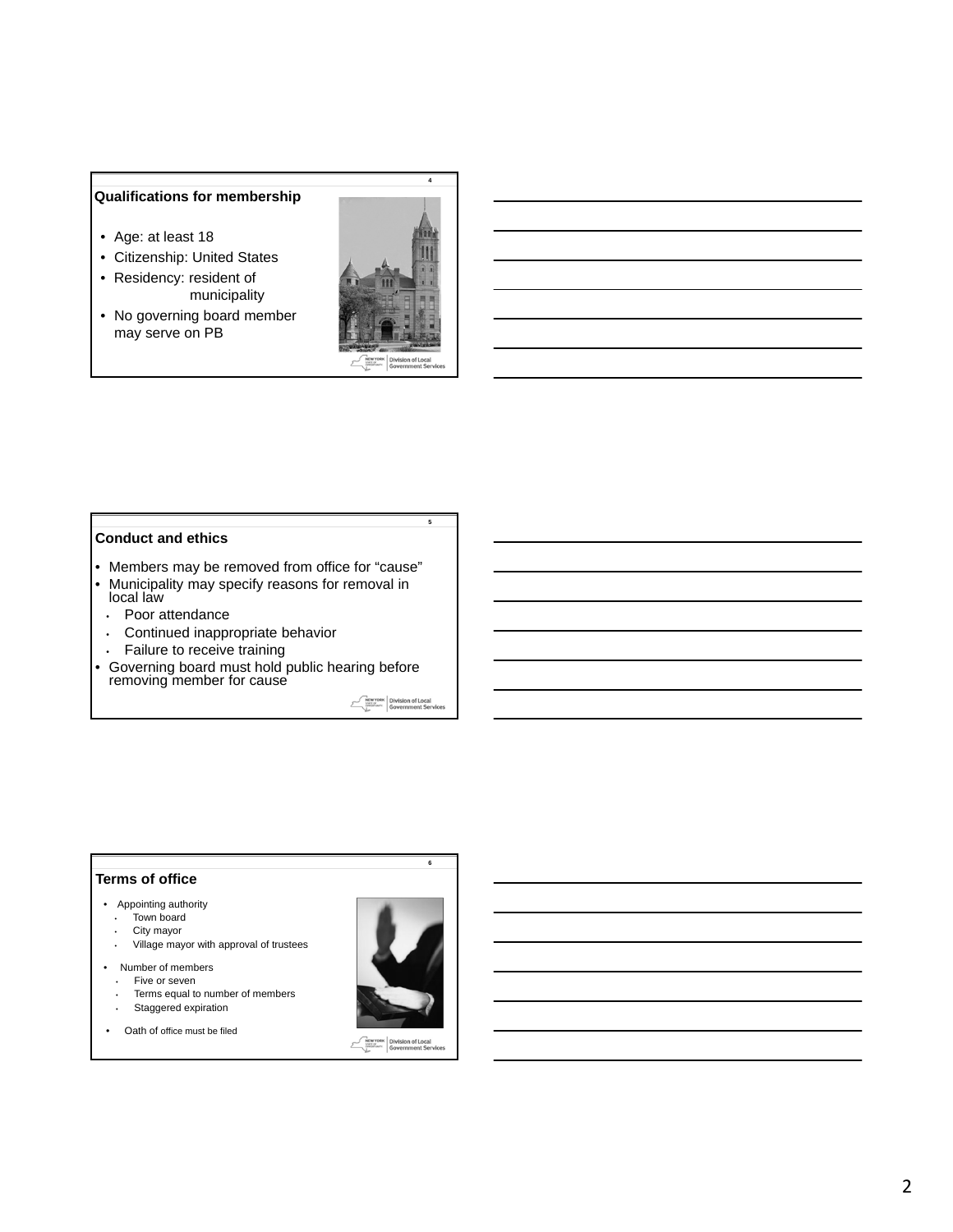#### **Appointment of alternate members**

- Local governing board adopts a local law or ordinance which allows alternates
- Appointed in same manner as regular members by same appointing authority
- Terms of office are established by governing board; can be any number of years
- For alternates to serve for absent members, governing board must pass a law superseding state **NEWYORK** Division of Local law

#### **Appointment of chairperson**

- Same appointing authority as for membership
- If no chairperson is appointed by mayor or town board, the planning board should select one
- Vice-chairperson
- Possible duties:
- Presides at meetings & hearings
- Supervise agenda preparation
- Liaison with governing board
- Sign official documents
- Supervise filing of documents



**8**

**7**

**MENTORK** Division of Local

**9**

### **State training requirements**

- Minimum of four hours annually
	- Excess hours may be carried over
	- Failure to comply does not void decisions
	- Consequence is ineligibility for reappointment
- Governing board approves training
	- Variety of sources & formats
- Requirements may be waived or modified
	- Best interest of municipality
- Resolution of governing board
- Tracked locally

**MENTORK** Division of Local

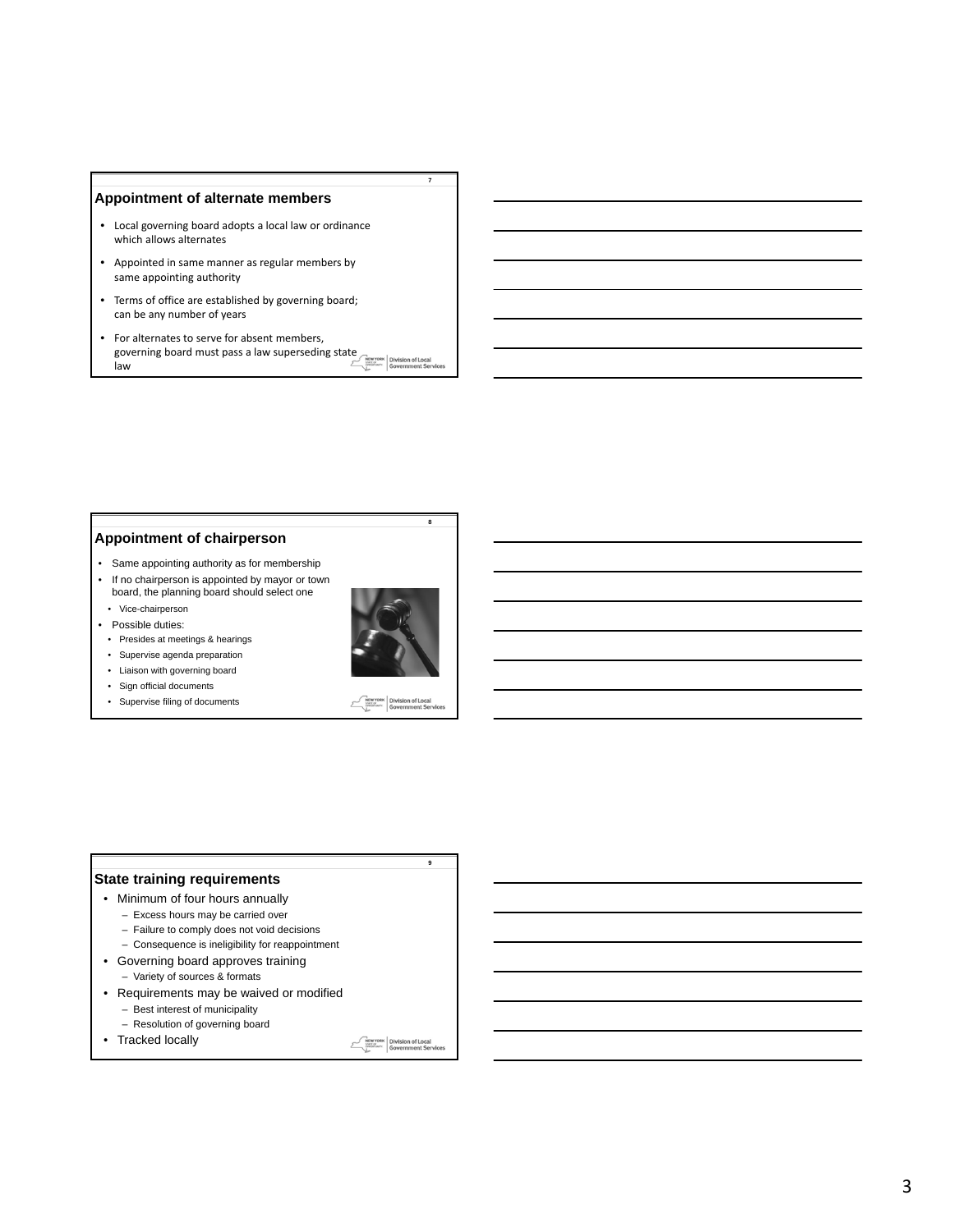### **Advisory powers**

- Development of comprehensive plan
- Land use studies
- Land use regulations
- Variance requests
- Capital budgets

**MEWYORK** Division of Local

**11**

**10**

#### **Advisory powers**

• Inherent advisory power to recommend regulations relating to subject matter of PB jurisdiction

• May make investigations, maps, reports, and recommendations in matters concerning planning and development

- Comprehensive plan; use of municipal land; capital budgets
- Resolution may assign additional powers of advisement, such as referrals to governing board
	- May further stipulate final action dependent upon receipt of recommendation

Division of Local<br>Government Servie  $\begin{picture}(120,140)(-0.000,0.000) \put(0,0){\vector(1,0){180}} \put(15,0){\vector(1,0){180}} \put(15,0){\vector(1,0){180}} \put(15,0){\vector(1,0){180}} \put(15,0){\vector(1,0){180}} \put(15,0){\vector(1,0){180}} \put(15,0){\vector(1,0){180}} \put(15,0){\vector(1,0){180}} \put(15,0){\vector(1,0){180}} \put(15,0){\vector(1,0){180}} \put(15$ 

**12**

## **Advisory - area variances**

- In the case of **subdivisions,** ZBA must request written recommendation from planning board
- Applicant may make **direct appeal to ZBA for area variance** in conjunction with:
- Subdivisions
- Site plans
- Special use permits

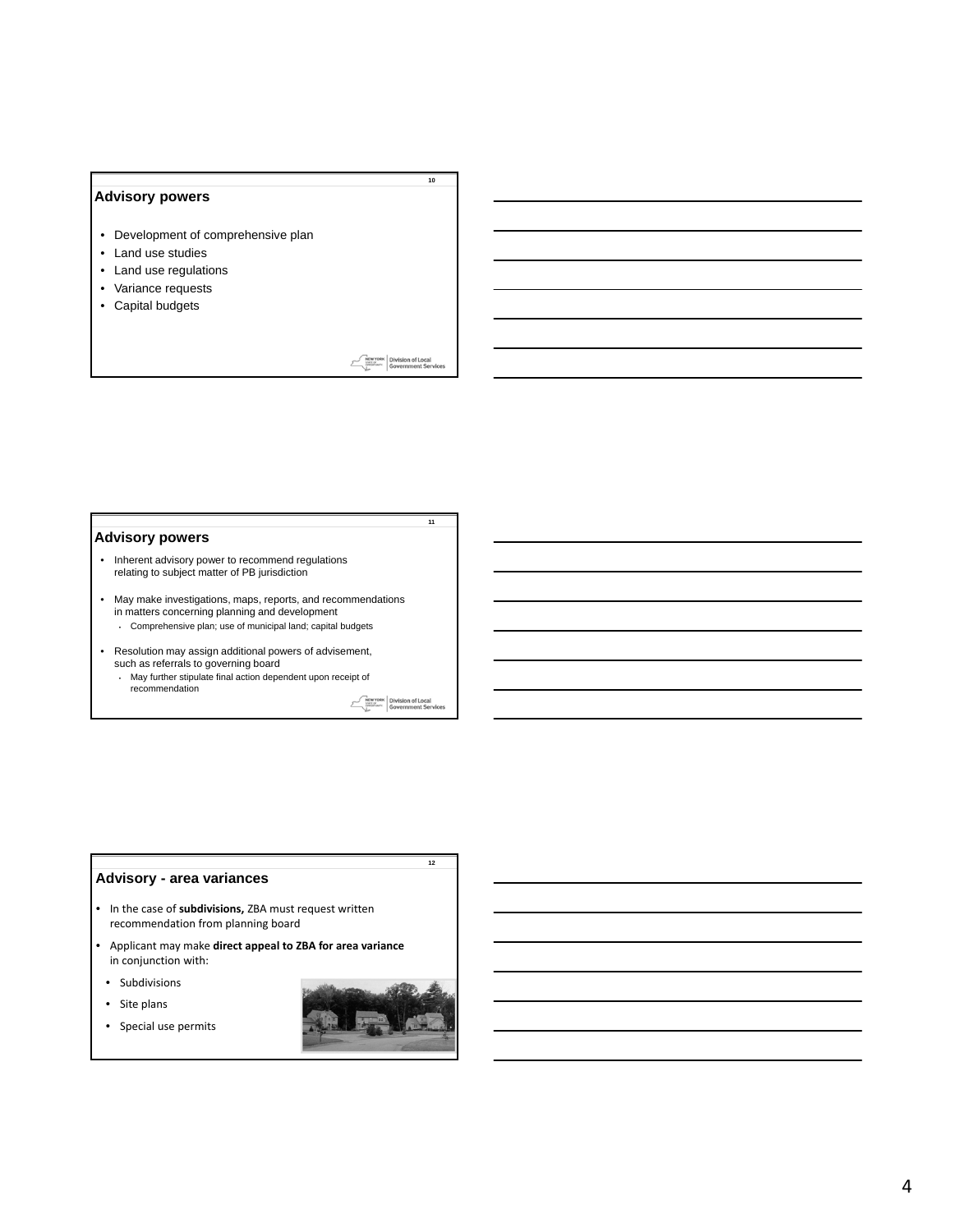### **Comprehensive Plan**

- Master plan
- Land use plan
- Comprehensive master plan

**MEWYORK** Division of Local

**14**

**13**

### **Comprehensive plan**

- An expression of a municipality's goals and recommended action to achieve those goals
- Outline for orderly growth, providing continued guidance for decision-making
- Document focusing on immediate and long-range protection, enhancement, growth and development of the municipality
- **NEW YORK** Division of Local<br> **Government Services**  $\mathcal{E}$

• Town Law § 272-a • General City Law § 28-a • Village Law § 7-722

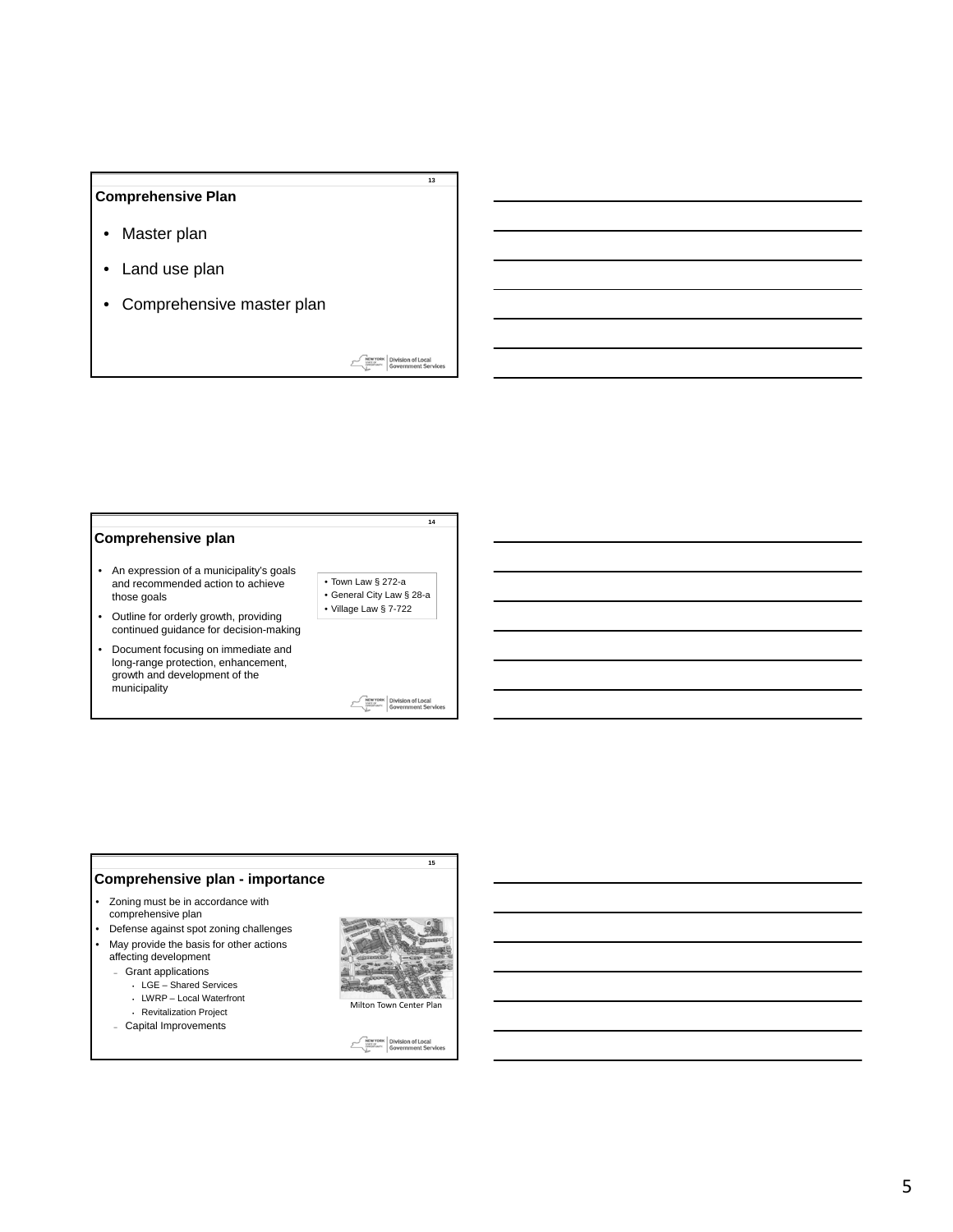### **Develop or update/revise your plan**

Possible indications that it is time:

- Age of plan
- Periodic review provision
- Rapid growth or decline
- New infrastructure needed
- Community character at risk
- Special places disappearing • Significant environmental or
- economic changes



Division of Local<br>Government Ser

**16**

### **Planning board's role - development**

- Entire Planning Board act as 'Special Board
- Only individual members serve on 'Special Board'
- Make recommendations on proposed plan
- Board preparing plan must have public hearing
- Adoption is the governing board's responsibility – Not planning board, or 'Special Board'



**17**

MENTORK Division of Local<br>
System Government Services

**18**

### **Governing board's role – adoption**

- Governing board must act to **implement or to amend** plan
- **Public hearing** within 90 days of receiving draft plan
- Governing board also responsible for:
	- Amending land use regulations
	- Developing design guidelines Budgeting for capital improvements
- Applying for appropriate state, federal and privately funded programs and grants
	-

**MEW YORK** Division of Local<br>
Sovernment Services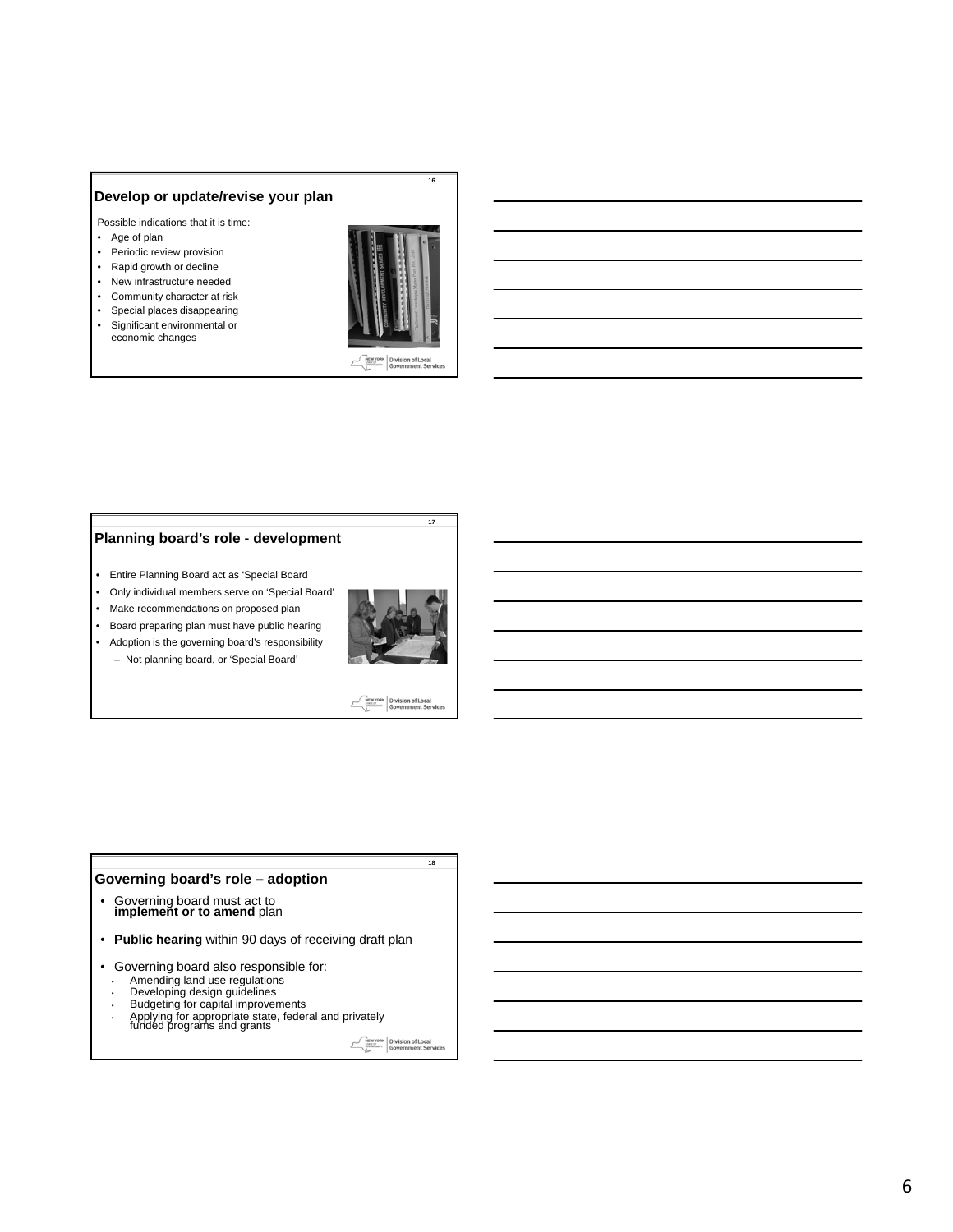## **Regulatory Powers**

- Subdivision review
- Site plan review
- Special use permits
- Sign permits
- Historic preservation
- Architectural review

**MEWYORK** Division of Local

**20**

**19**

### **Regulatory Powers**

- Governing board may delegate review authority to PB or another board
	- Exception: subdivision review is limited to PB by statute
- Extent of regulatory powers must also be delegated
	- What aspects of application may be reviewed
	- What may be required of applicant
	- What fees apply

**MEWYORK** Division of Local<br>MARGAREK Government Services

**21**

### **Subdivision**

#### The division of a parcel of land:

- Into a number of lots, blocks or sites
- with or without streets
- For the purpose of sale, transfer of ownership, or development



• General City Law §32 & §33 • Town Law §276 & §277 • Village Law §7-728 & §7-730

**MEW YORK Division of Local**<br>
Sovernment Service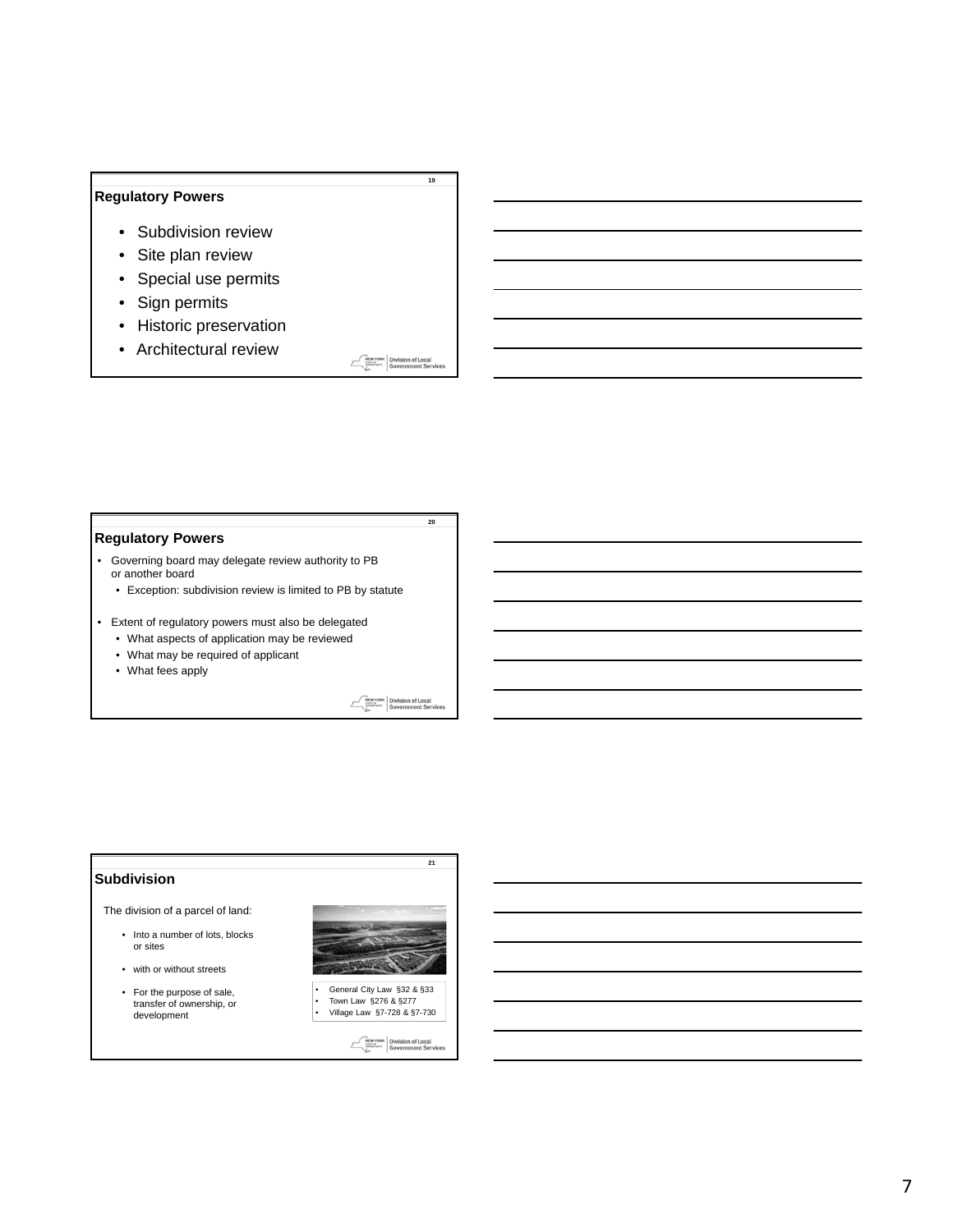## **"Major" and "minor" subdivisions**

- Defined and delineated by local regulation as either "major" or "minor"
- Typical thresholds used for local classification:
- Number of proposed lots
- Construction of new street(s)
- Extension of municipal infrastructure
- Configuration of proposed lots
- Transfer of land from adjacent parcel(s)

**MEWYORK** Division of Local

**23**

**22**

#### **Subdivision review elements**

- Regulates design and improvements:
- Lot configuration
- Street pattern
- Streets and roads
- Sidewalks & curbs • Utility installation
- Service access
- Drainage
- Landscaping



**MEWYORK** Division of Local

#### **Cluster or "conservation" subdivisions** • Enables and encourages flexibility of design and development to preserve natural and scenic qualities of open lands • Need specific authorization from governing board: • Mandate

- Encourage
- Zoning identifies allowable: Location by districts
	- Type of development



**24**

**MEW YORK** Division of Local<br>
Sovernment Services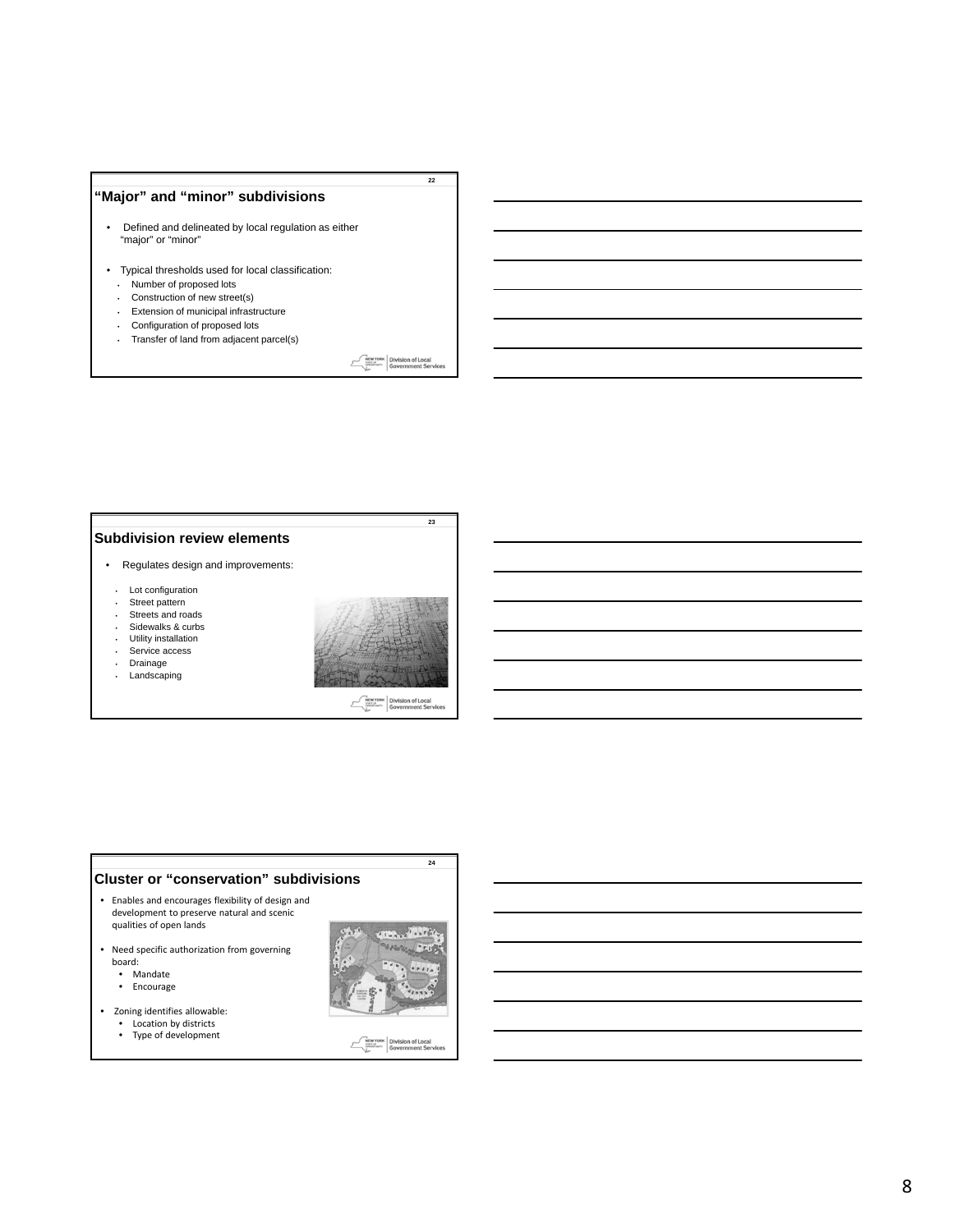#### **Subdivision review procedures**

- Public hearing required
- County planning agency referral may be necessary
- State Environmental Quality Review Act (SEQRA) must be considered
- Parkland or money in lieu of parkland
- Beware of default approvals: 62 days after close of public hearing

**MENYORK** Division of Local<br> *Division* of Local<br>
Government Services

**26**

**25**

### **Site plan review**

- Drawing showing the proposed development of a single piece of property
- Zoning is not necessary to



• Town Law §274-a • Village Law §7-725-a

> Division of Local<br>Government Serv  $\mathcal{E}$

> > **27**

### **Site plan – extent of authority**

- Delegate review board
- List uses subject to review
- List elements board may review
- Specify submission requirements
- List local procedures public hearing
- Identify enforcement authority for conditions of approval

**MEW YORK** Division of Local<br>
Sovernment Services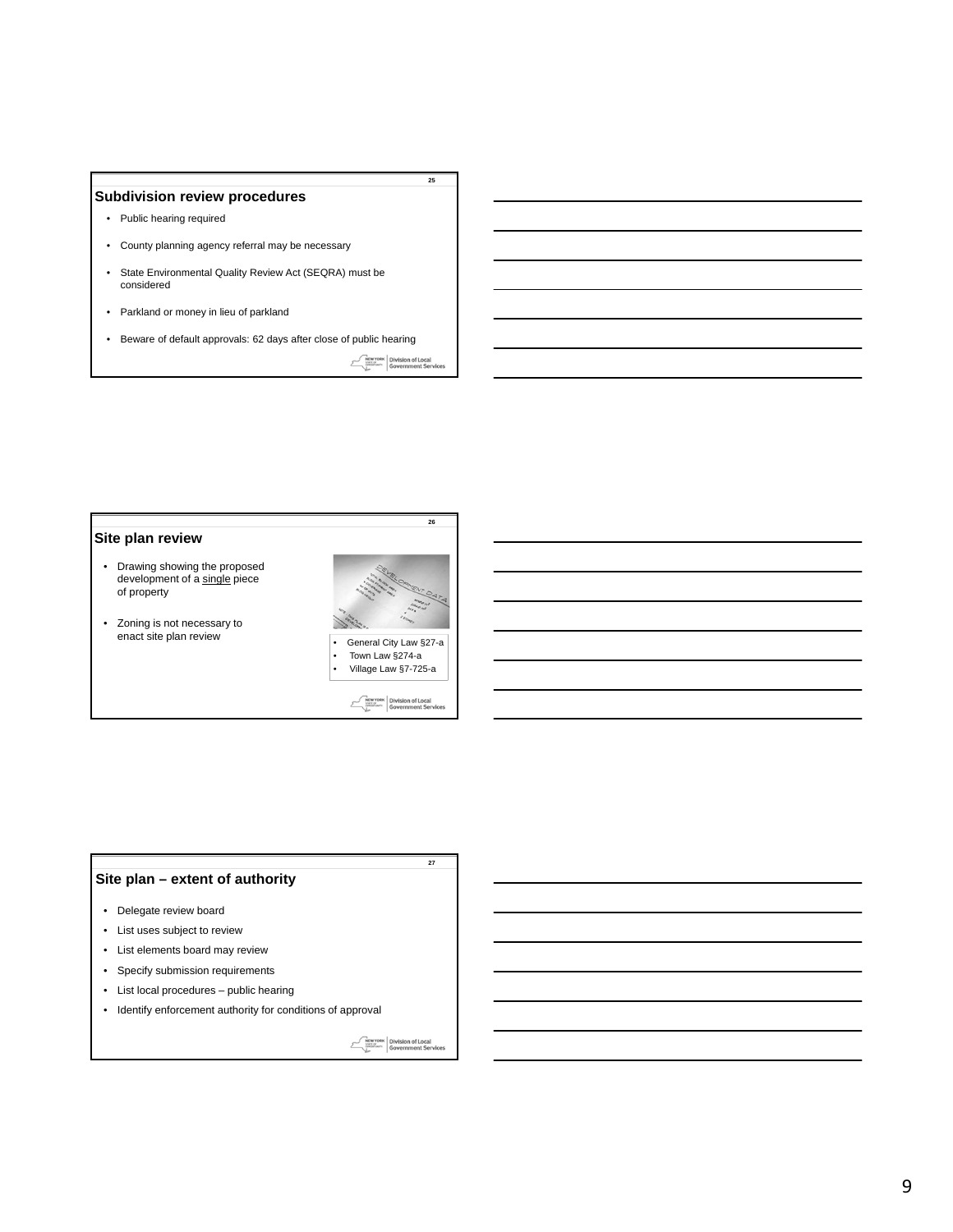#### **Site plan – uses to be considered**

Specify land uses subject to review:

- **Type:** single type of use or several types of uses municipality-wide
- **Zoning District:** all or some uses within a particular district
- **Area:** all or some uses within an overlay zone, such as historic, architectural, or waterfront district

**MEWYORK** Division of Local

**29**

**28**

### **Site plan – review elements**

Is site plan is in accordance with comprehensive plan?

#### Examples of review elements:

- Adjacent uses<br>• Location/dimen
- Location/dimension of buildings • Parking, access, traffic • Lighting

• Utilities

• Signage • Other ....

- Screening & landscaping
- Architectural features • Proposed grades/contours
- Sewage & storm drainage
- 

**MEWYORK** Division of Local



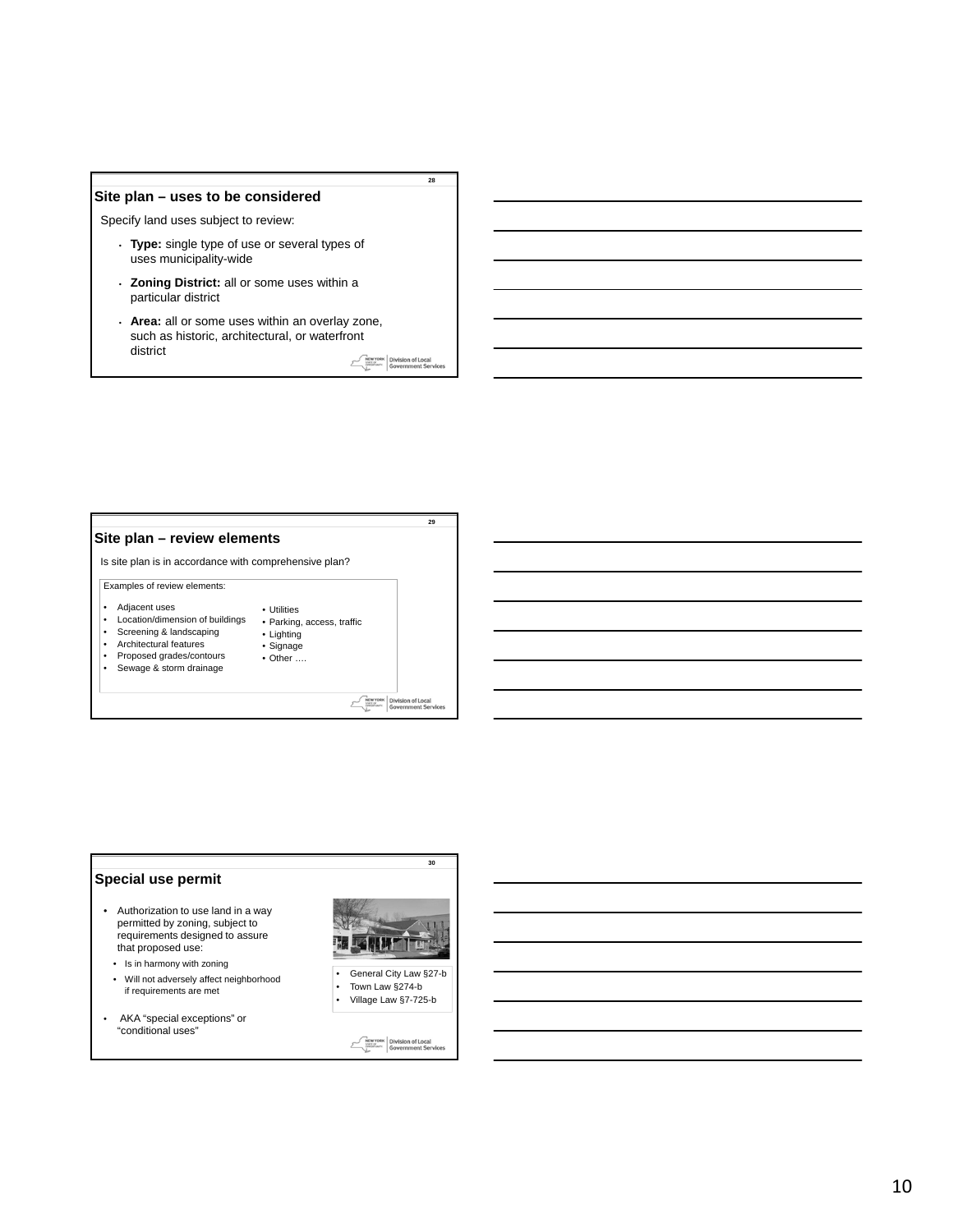

## **Public Meetings and Hearings**

- Quorum
- Public meeting notice and access
- Executive session
- Board procedures
- Public hearing noticing requirements

NEWYORK Division of Local<br>
Suppose Government Services

**33**

**32**

#### **Quorum**

- Number of members who must be present for business to be legally conducted
- Must be at least a majority of full membership of board
- Full membership includes absent members and vacant seats **NYS General Construction Law §41**

NEWYORK Division of Local<br>
Sovernment Service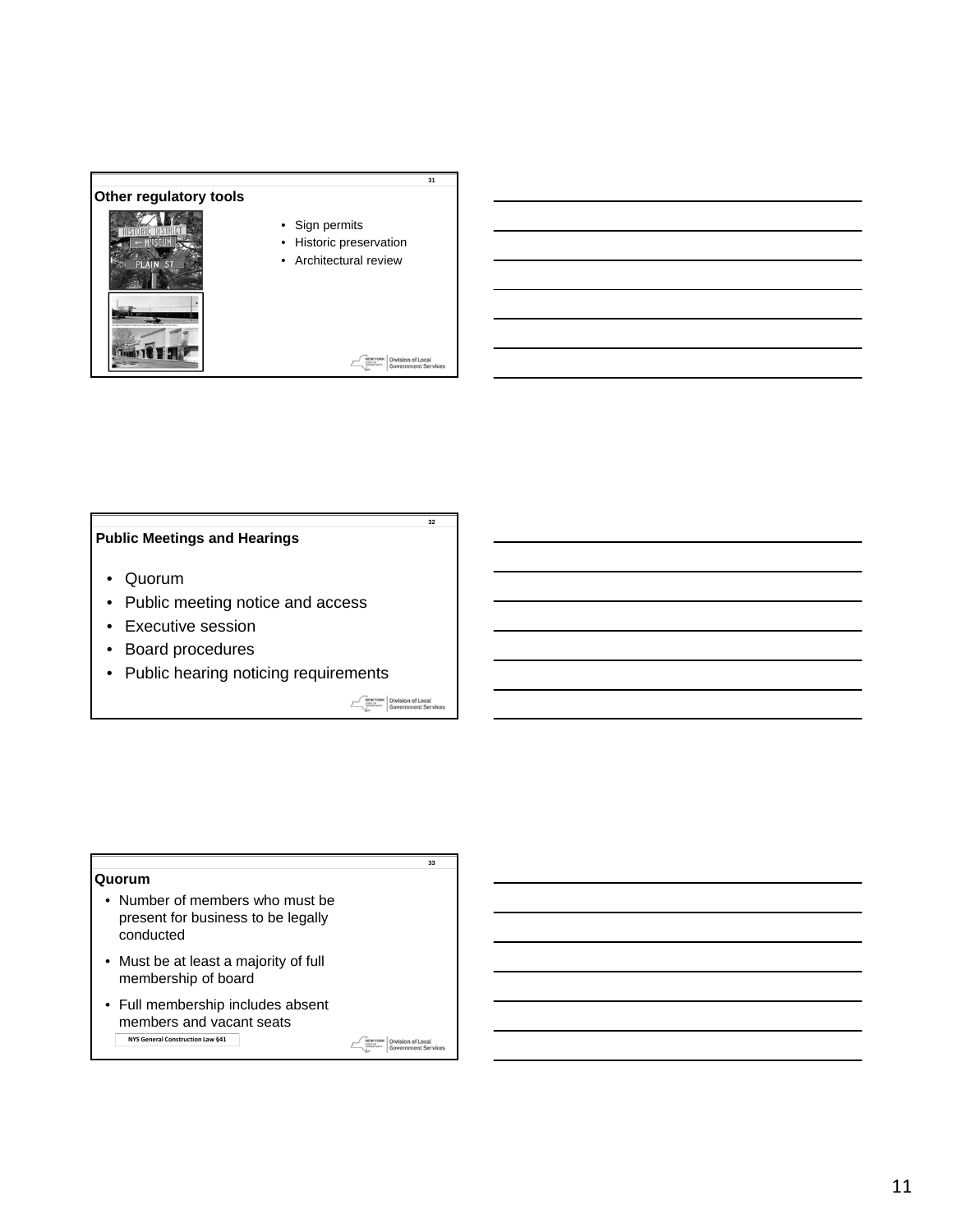#### **Public meetings**

- To allow public to listen and to observe
- Subject to Open Meetings Law Planning boards must discuss applications and other board business at meetings open to public
	- Notice and access requirements
	- Executive session no meeting behind "closed doors"

**MEWYORK** Division of Local

**34**

#### **Meeting – access & notice**

- Provide access and notice to public and the media. Post notice:
	- Conspicuous place
	- Municipal website (5/12/09)
- Notice timeframes based on meeting scheduling: • More than one week prior: at least 72 hours (3 days) • Less than one week prior: to extent practicable



**MEWYORK** Division of Local<br> **Government Services** 

 $\mathcal{E}$ 

**35**

#### Public Officers Law §103.2 (e)

- Make agenda & documents available prior to or at meeting: Online if practicable; effective: 2/12/2012
	- **www.dos.ny.gov/coog/RecordsDiscussedatMeetings.html**

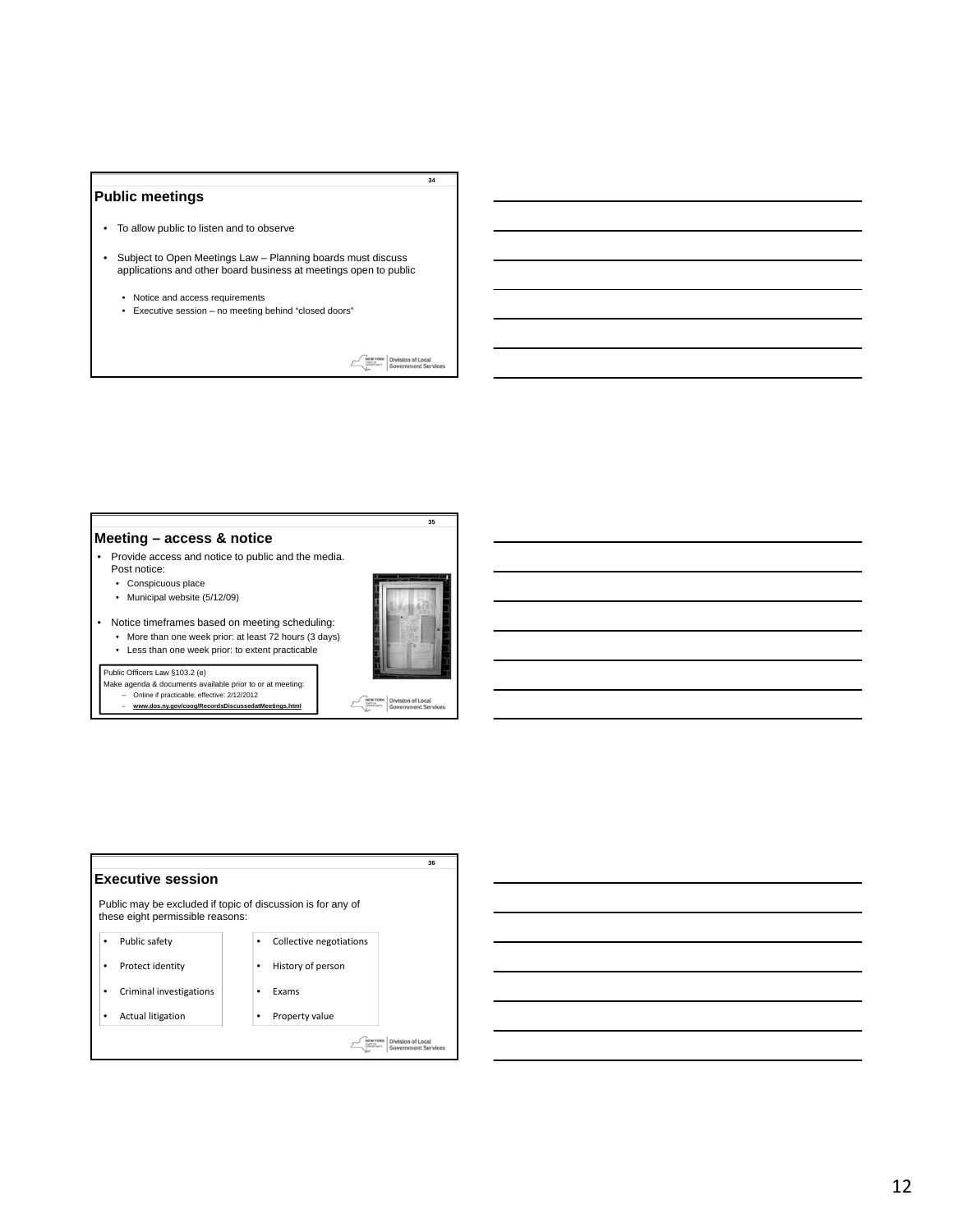#### **No quorum? No meeting**

- "Work Session," "Agenda Meeting" or "Site Visit" is meeting subject to OML only if quorum of members have planned to gather to discuss public business
	- Riverkeeper v. The Planning Board of the Town of Somers (Supreme Court, Westchester County, June 14, 2002):
		- The court concluded that a site visit by a planning board does not constitute a meeting subject to the OML so long as its purpose is not for anything other than to 'observe and acquire information'

**MEWYORK** Division of Local

**38**

**37**

#### **Making the most of the meeting**

- Establish a starting point
	- ZEO, municipal clerk, or board clerk
- Develop good forms
	- Have SEQRA Environmental Assessment Form available
- Have clear submission requirements – Use a check list
- If county review is required, send county copies of everything submitted – You can request applicant to provide extra copies
- Make sure time periods or deadlines comply with state law and are clear to all parties

**MEWYORK** Division of Local<br> **SANCE COVERNMENT COVERNMENT Services** 

**39**

### **Adoption of board procedures**

To be binding, must be adopted by governing board by local law or ordinance. Examples include:

- Duties of officers or committees
- Applications by non-owners
- Signature on official documents
- Agendas
- Calling meetings
- Hearings
- Minutes
- Referrals

**MENTORK** Division of Local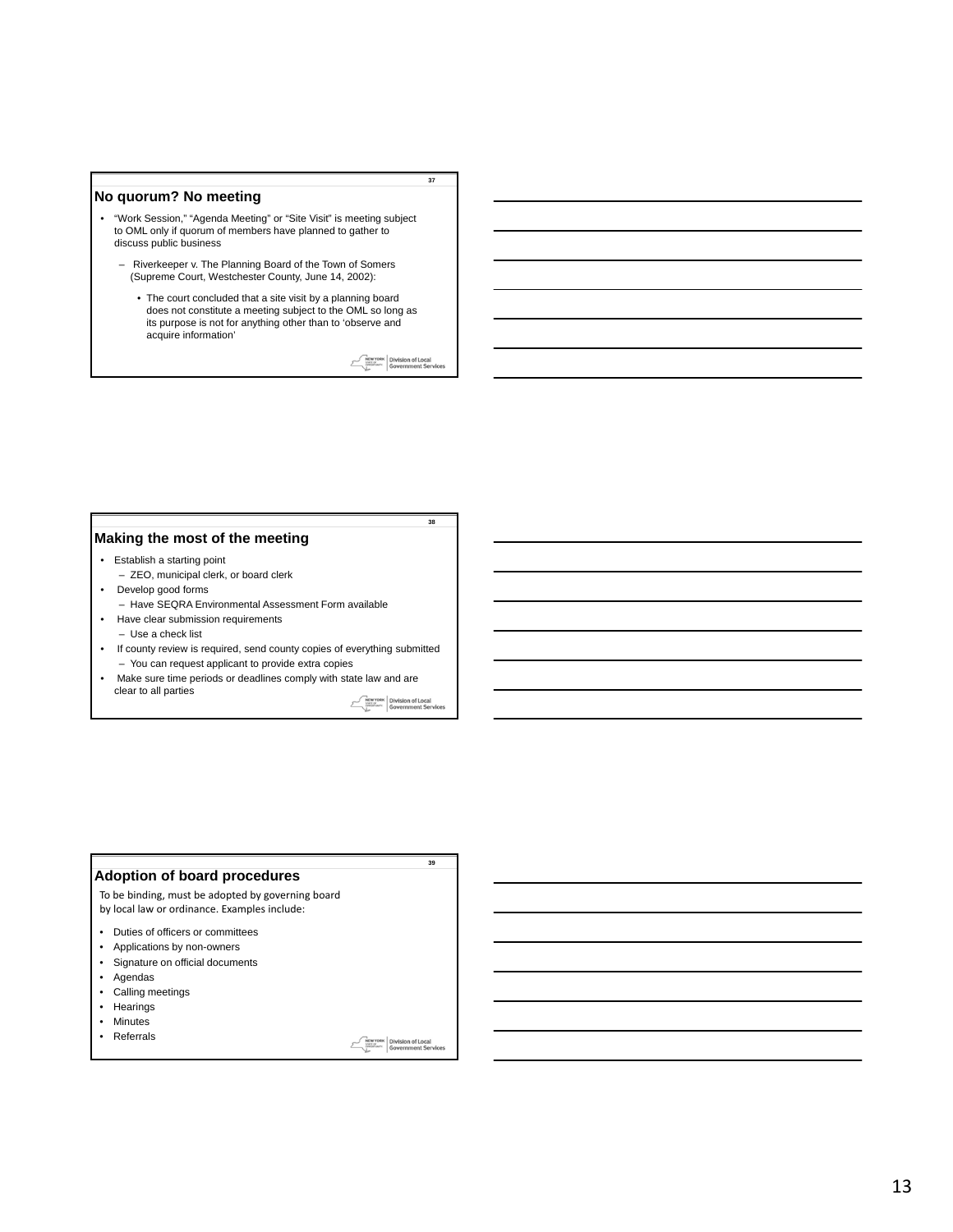### **Public hearings**

- Held for purpose of receiving public comment on a particular matter
- Examples pertaining to planning board include:
	- Special use permit
	- Subdivision
	- Preparation of preliminary comprehensive plan
	- Site plan only if locally required

**MEWYORK** Division of Local

**40**

### **Hearings – noticing requirements**

- State noticing requirements:
	- Public meeting requirements • Legal notice in official newspaper





**41**

**42**

- "certain public agencies" • Examples of local requirements:
	- Signs on application property
	- Certified Mailings
	- Municipal website or ListServ



#### **Making Legally Defensible Decisions**

- State Environmental Quality Review Act (SEQRA)
- Notice to adjacent municipality
- County referral
- Voting
- Findings
- Decisions

**MEWYORK** Division of Local

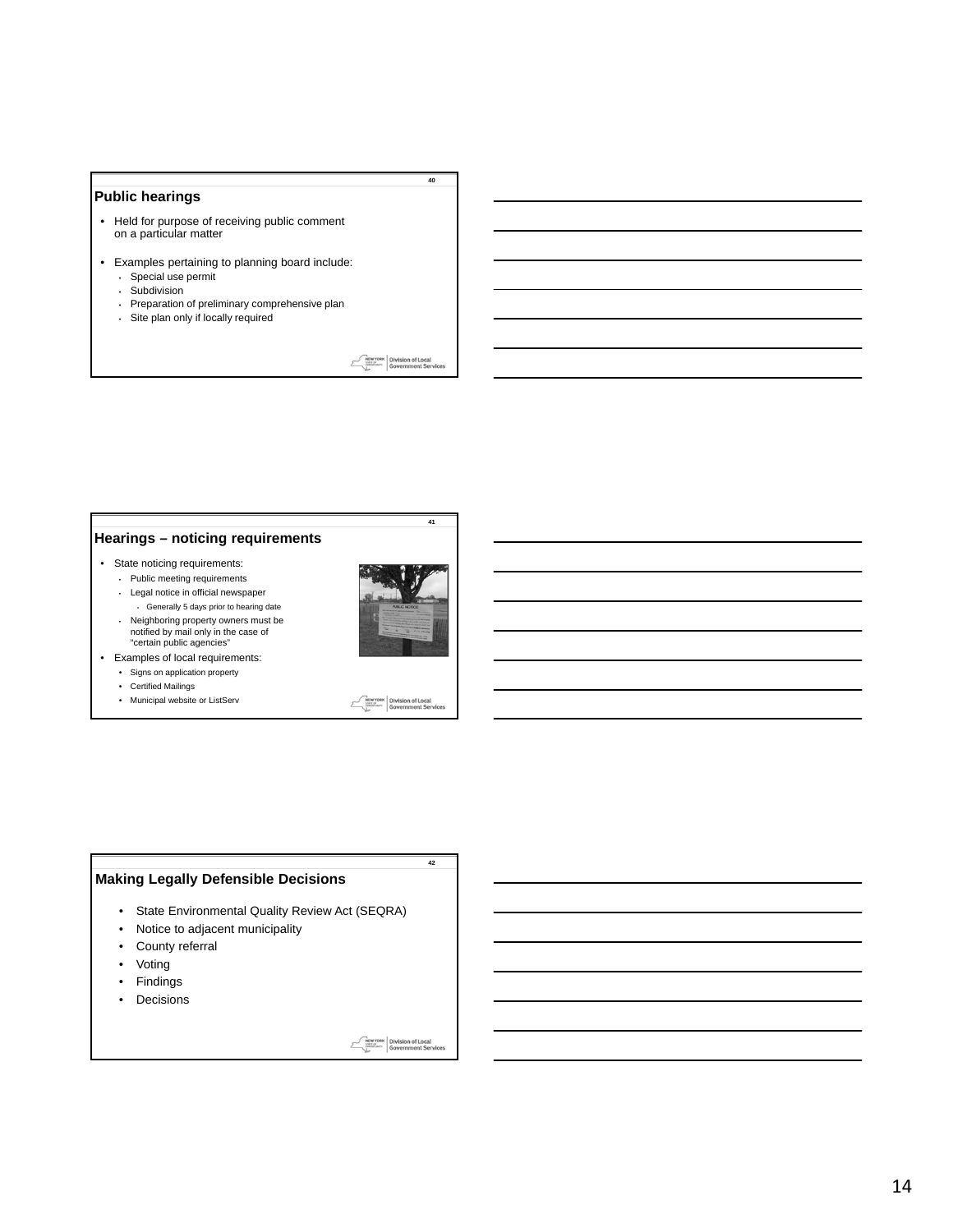



#### **SEQRA Coordination**

- Agency proposed action or receives application
	- Site plan
	- Special use permit
	- Subdivision
- Action classified**\***
- Lead agency established
- Significance of action determined**\***
- Environmental Impact Statement (EIS), if needed
- Findings and agency decision**\***

**\***SEQRA process can conclude at any of these points **NEW YORK** Division of Local

**44**

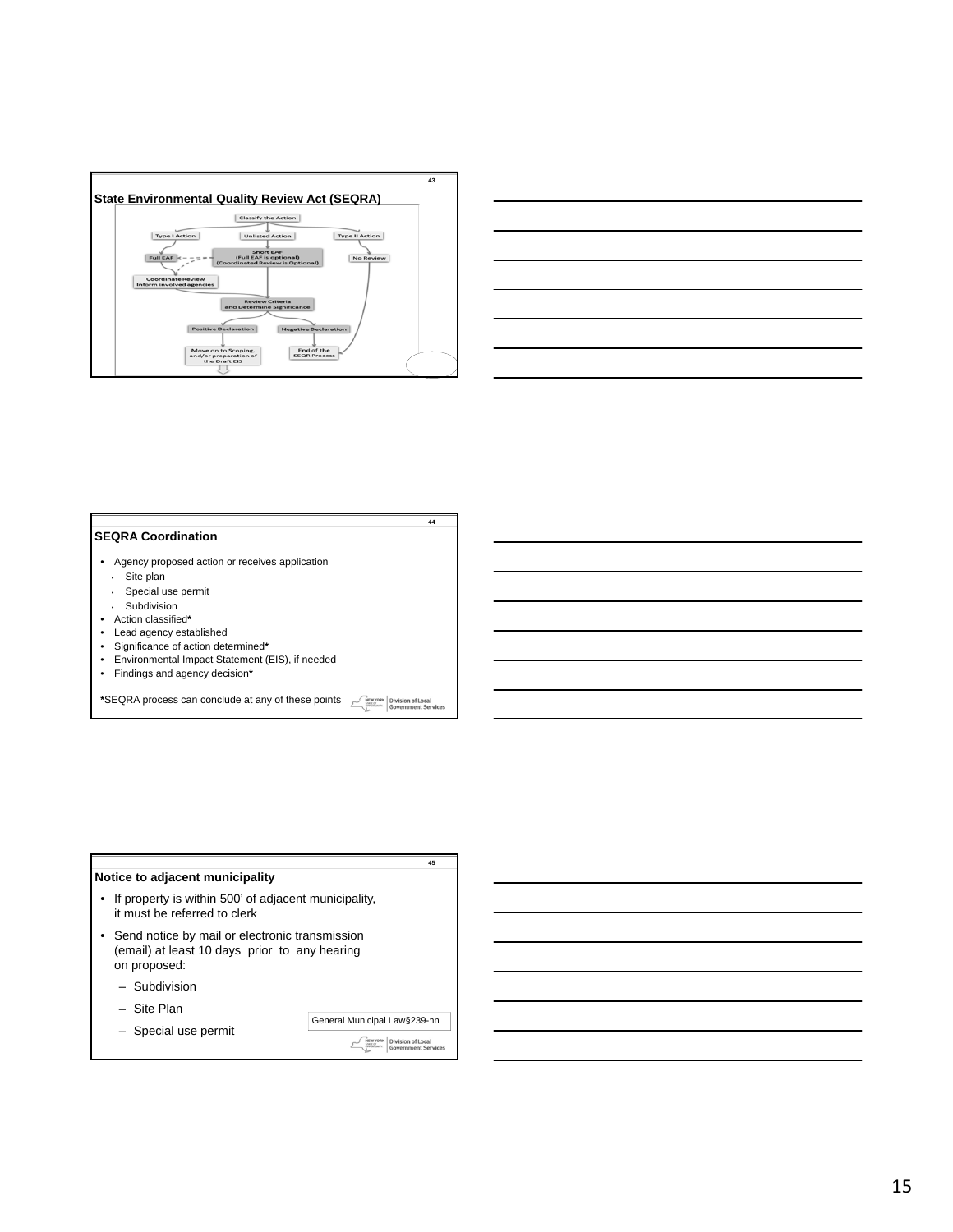### **Referral to county planning agency**

- Projects requiring referral:
	- Special use permits
	- Site plan
	- Other zoning authorizations
	- Subdivisions where authorized by county legislative body

General Municipal Law§239-m

**MEWYORK** Division of Local

**47**

**46**

#### **Referral to county planning agency**

- Applications within 500' of:
- Municipal boundaries
- State or county parks or highways
- State or county streams or institutions
- Land on which state or county building is located
- Farm operations in state agricultural districts • (area variances exempted)



**NEW YORK** Division of Local  $\mathcal E$ 

**48**

#### **County referral agreements**

County planning agency and referring body may enter into agreement to exempt certain actions from county review

Examples of exempt items:

- Special use permits for accessory structures on residential lots
- Site plan review for a change in tenant where modification of building footprint is less than 10%
- Lot line adjustments

**MEW YORK** Division of Local<br> **Government Service**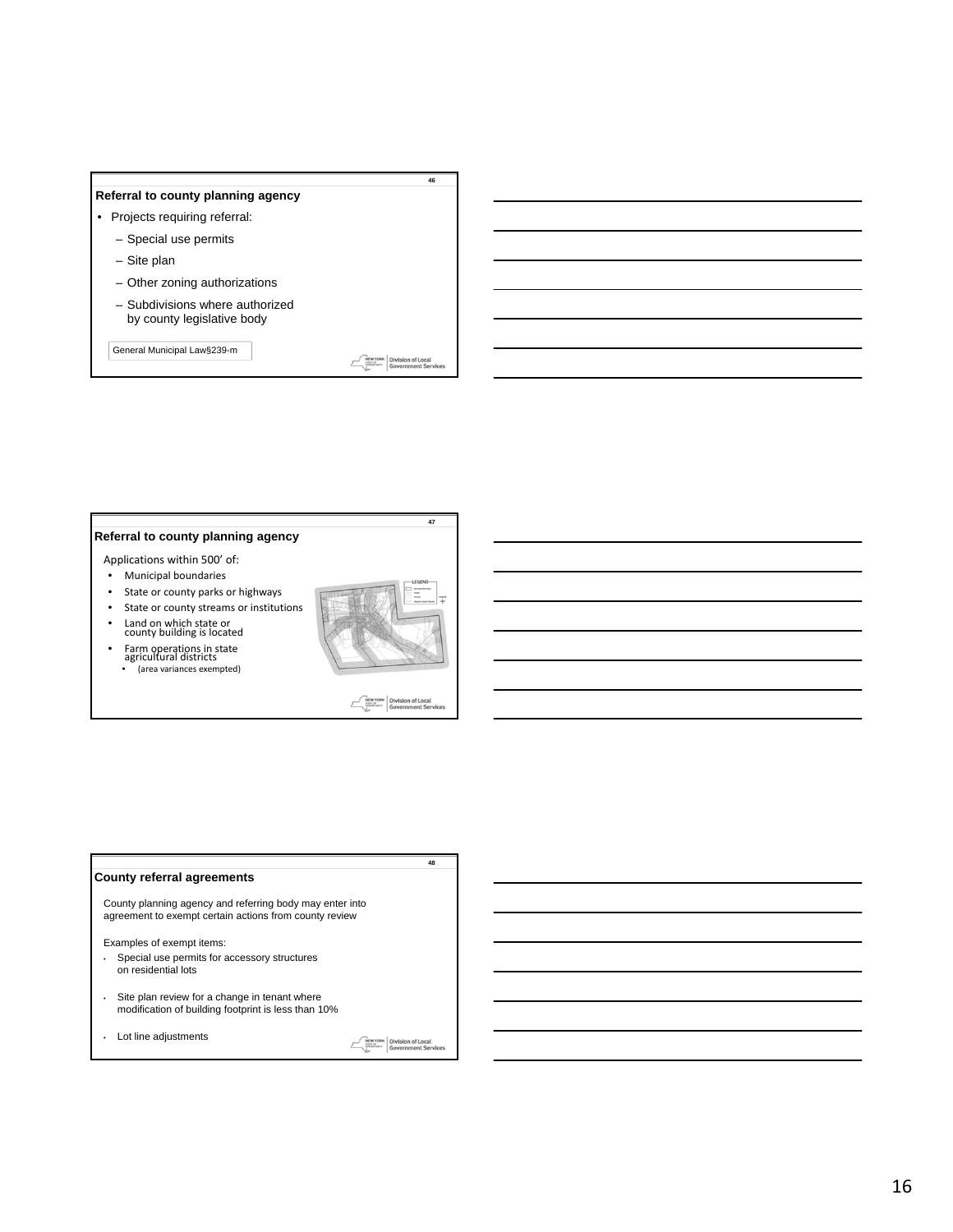#### **County referral timelines**

- Special Use Permits & Site Plan Full statement must be sent to the county planning agency at least 10 days prior to public hearing
- Site Plan If no public hearing is needed locally, referral must be sent before final action can be taken
- Subdivisions Referral only required where authorized by the county legislative body

**MEWYORK** Division of Local

**49**



|                                                                                                                                                                                                              | 51                         |
|--------------------------------------------------------------------------------------------------------------------------------------------------------------------------------------------------------------|----------------------------|
| Voting                                                                                                                                                                                                       |                            |
| • A motion/resolution will only pass if it gets<br>support of majority of entire membership of board                                                                                                         |                            |
| • A member may vote even if they missed previous<br>presentations, public hearings, or other board<br>meetings at which the project is discussed;<br>member must first familiarize themselves with<br>record |                            |
| Check statutory time frames – delayed decision<br>on subdivisions may result in default approval                                                                                                             |                            |
|                                                                                                                                                                                                              | <b>Government Services</b> |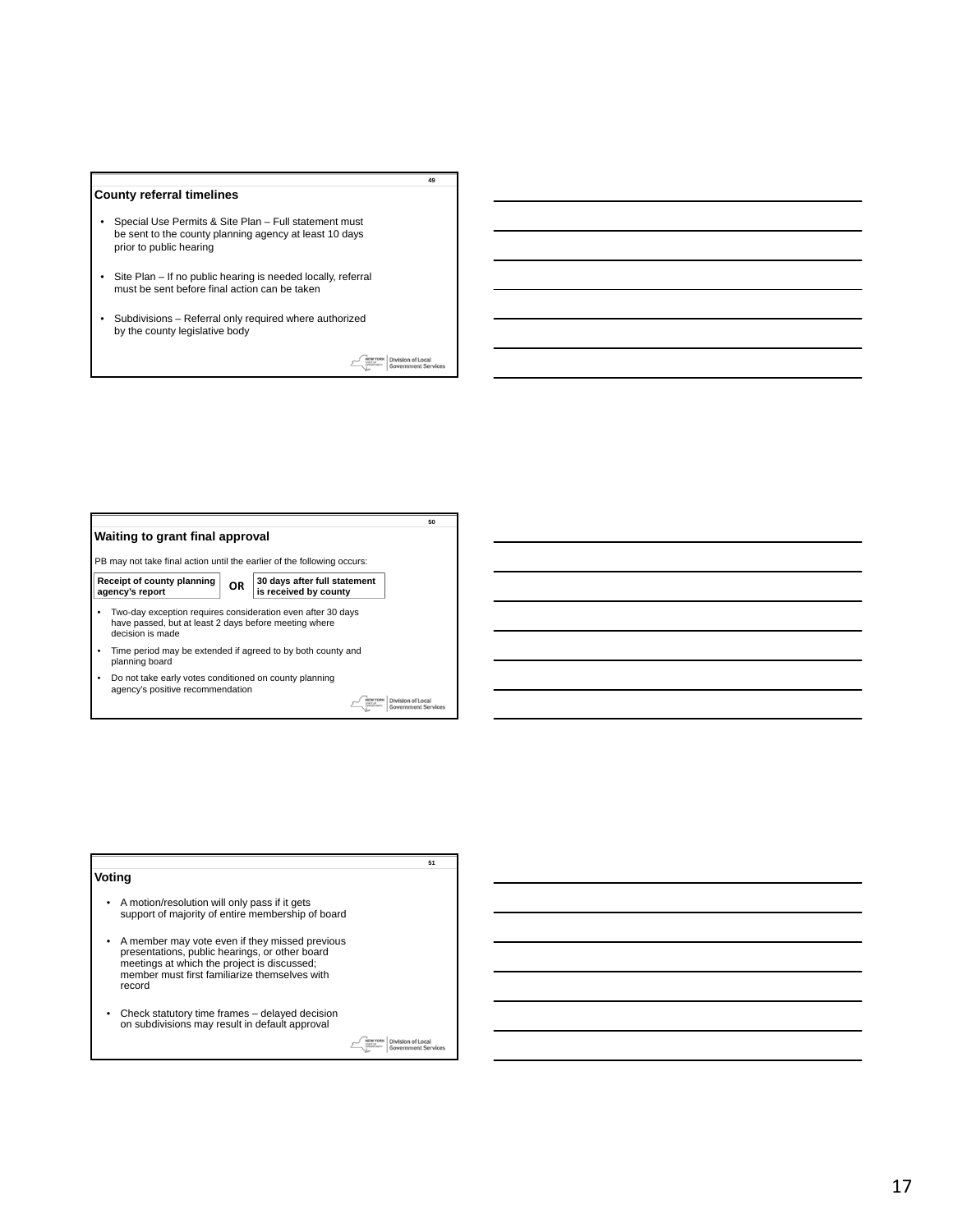

### **Findings**

- Describe reasons for decision
- May also support why condition was imposed
- Based on analysis which applies law to facts, leading to conclusions
- Should be able to support decision if challenged in court
- Insert into Record/Application File

Division of Local<br>Government Serv

**54**

**53**

#### **Decisions must be filed**

- At local level, determine officially what action constitutes "filing with the municipal clerk"
- Examples of decision documents: • Minutes containing record of vote: takes more time, unless draft minutes • Document that records motion passed: can be done immediately
- PB decisions may be appealed to Supreme Court, not to ZBA or governing board

NEWYORK Division of Local<br>Executive Government Service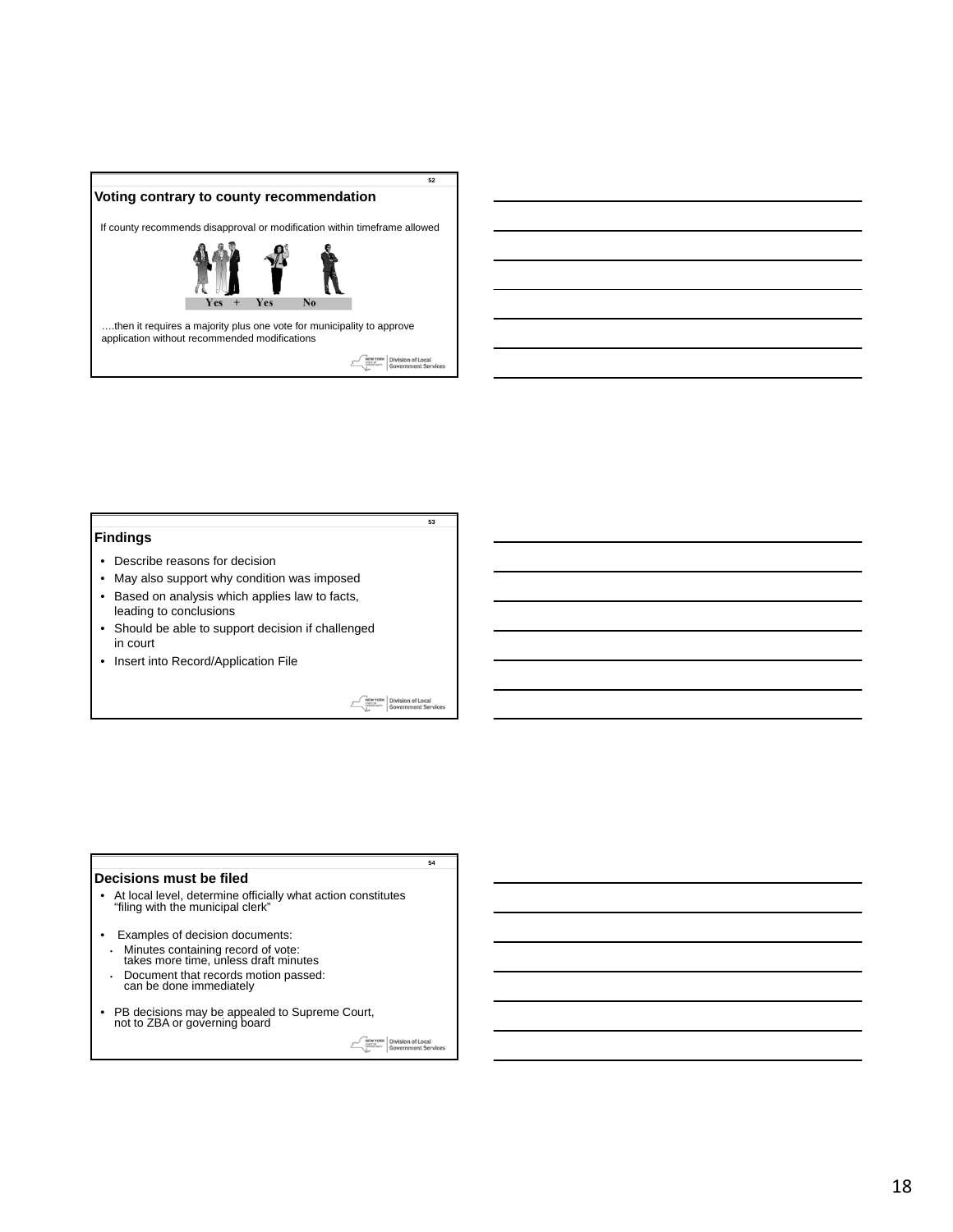## **Tying up loose ends**

- Send copy of decision to applicant
- If referred to county, send copy of decision

• Attach findings to decision document



**55**

**MENYORK** Division of Local<br>Biography Government Services

|                                     |                                       |                                  |                | 56                                              |
|-------------------------------------|---------------------------------------|----------------------------------|----------------|-------------------------------------------------|
| <b>New York Department of State</b> |                                       |                                  |                |                                                 |
| (518) 473-3355                      |                                       | <b>Training Unit</b>             |                |                                                 |
| (518) 474-6740                      |                                       | Counsel's Office                 |                |                                                 |
| (800) 367-8488                      |                                       | <b>Toll Free</b>                 |                |                                                 |
| Fmail:<br>Website:                  | localgov@dos.ny.gov<br>www.dos.ny.gov | www.dos.ny.gov/lg/lut/index.html |                |                                                 |
|                                     |                                       |                                  | <b>TATE OF</b> | Division of Local<br><b>Government Services</b> |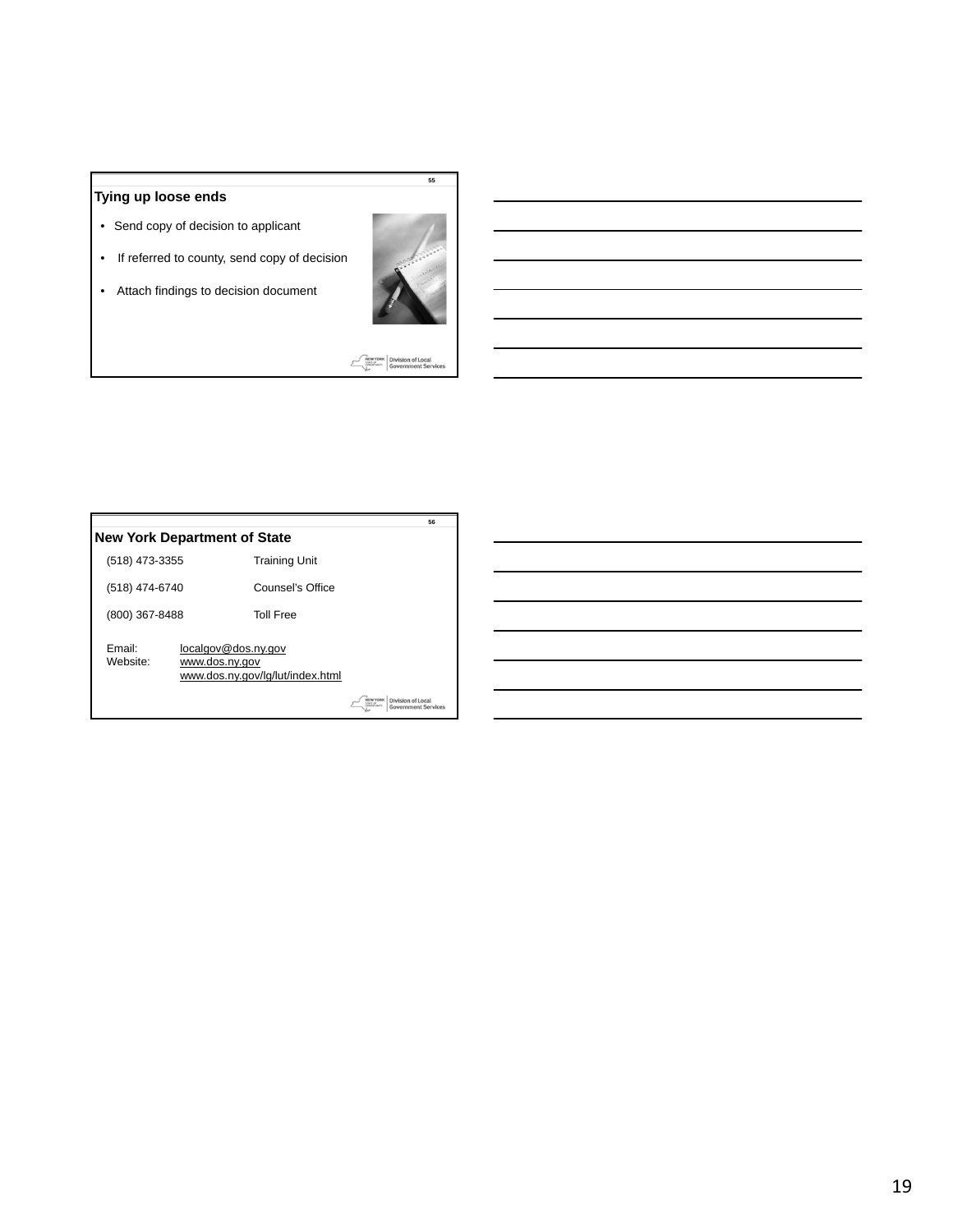|                                                                                                       | <b>Planning Board</b>                                                                                                                    |                                                                        | <b>OFFICE USE ONLY</b>                                                                                                                                                                                                               |
|-------------------------------------------------------------------------------------------------------|------------------------------------------------------------------------------------------------------------------------------------------|------------------------------------------------------------------------|--------------------------------------------------------------------------------------------------------------------------------------------------------------------------------------------------------------------------------------|
| At a meeting of the Planning Board on                                                                 | <b>DECISION</b>                                                                                                                          | Date of Vote:<br>Date filed with<br>Municipal Clerk: _________________ | <u>and the community of the community of the community of the community of the community of the community of the community of the community of the community of the community of the community of the community of the community</u> |
| $\overbrace{\hspace{2.5cm}}^{20}$ $\overbrace{\hspace{2.5cm}}^{20}$<br>the following motion was made: |                                                                                                                                          |                                                                        |                                                                                                                                                                                                                                      |
| I move that the Planning Board $\Box$ deny                                                            | approve<br>$\Box$ approve with conditions (see below)                                                                                    |                                                                        |                                                                                                                                                                                                                                      |
| the application for                                                                                   | Site Plan Review Approval<br><b>Preliminary Subdivision Approval</b><br><b>Final Subdivision Approval</b><br>Special Use Permit Approval |                                                                        |                                                                                                                                                                                                                                      |
|                                                                                                       | (applicant name)                                                                                                                         |                                                                        |                                                                                                                                                                                                                                      |
| for property located at                                                                               | <u> 1980 - Johann Barn, fransk politik (d. 1980)</u><br>(address/ tax map number)                                                        |                                                                        |                                                                                                                                                                                                                                      |
|                                                                                                       | Approval of this application is subject to the following conditions:                                                                     |                                                                        |                                                                                                                                                                                                                                      |
| Additional conditions are attached                                                                    |                                                                                                                                          |                                                                        |                                                                                                                                                                                                                                      |
| BY<br><u> 1989 - John Stein, Amerikaansk politiker (</u><br>(Planning Board Secretary)                |                                                                                                                                          |                                                                        | (Date)                                                                                                                                                                                                                               |
| <b>RECORD</b><br>OF VOTE<br>Chair<br>Member                                                           | <b>MEMBER NAME</b>                                                                                                                       | AYE                                                                    | <b>NAY</b>                                                                                                                                                                                                                           |
| Member<br>Member<br>Member                                                                            |                                                                                                                                          |                                                                        |                                                                                                                                                                                                                                      |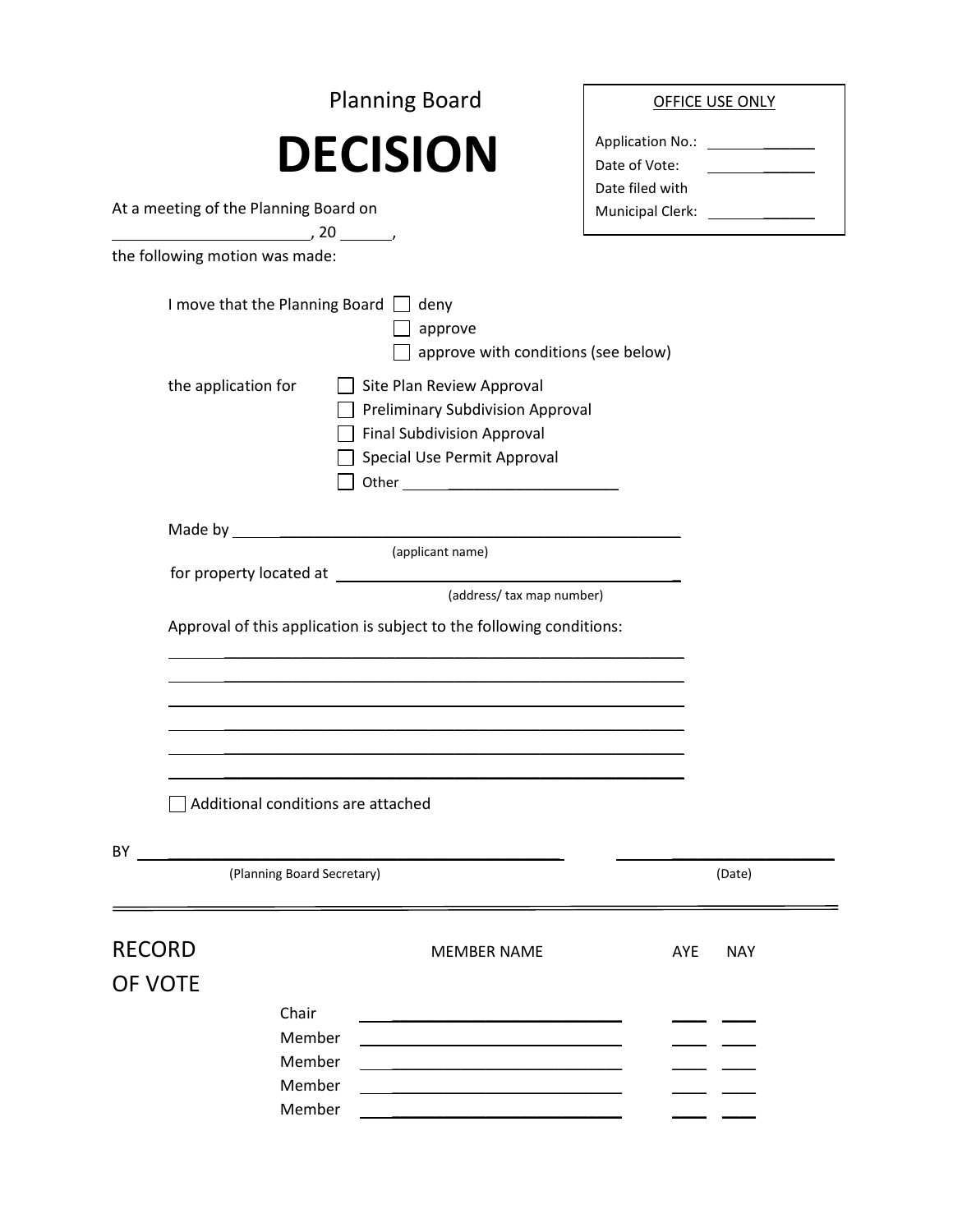## **MODEL TOWN PLANNING BOARD BY-LAWS**

WHEREAS, it is desirable for the Town Planning Board to be governed by rules for the efficient and proper administration of its affairs, now therefore be it

RESOLVED, that the Town Planning Board, for the Town of \_\_\_\_\_\_\_\_\_\_\_, Otsego County, New York, created by resolution of the Town Board on the \_\_\_ day of \_\_\_\_\_, \_\_\_, does hereby adopt the following rules as the By-laws to govern its activities.

## **ARTICLE I: MEETINGS**

## Section 1.1 Annual Meetings

The annual meeting of the Town Planning Board shall be the first regular meeting in the month of \_\_\_\_\_\_\_ of each year hereafter. Such meeting shall be devoted to the election of officers for the ensuing year, preparation of an annual report to the Town Board, and such other business as shall be scheduled by the Town Planning Board.

## Section 1.2 Regular Meeting

Regular meetings of the Planning Board shall be held in the \_\_\_\_\_\_\_\_\_\_\_\_\_\_\_\_\_\_\_\_\_\_ at \_\_\_\_\_ P.M., on the \_\_\_\_ of each month hereafter. At such meetings, any and every matter properly brought to the attention of the Planning Board shall be considered.

## Section 1.3 Special Meetings

Special meetings of the Town Planning Board shall be held at a time and place designated by the Chairman. Verbal or written notice thereof shall be given to all members not less than twenty-four hours in advance thereof.

## Section 1.4 Quorum

At any meeting of the Town Planning Board, a quorum shall consist of a majority of the members of the Board. No action shall be taken in the absence of a quorum, except that those members present shall be entitled to call a Special Meeting at a subsequent date.

## Section 1.5 Proceedings

- a. At any regular meeting of the Planning Board, the following shall be the regular order business:
	- 1. Roll Call
	- 2. Reading and approval of minutes of the preceding meeting
	- 3. Privilege of the floor.
	- 4. Communications
	- 5. Reports and action on old business
	- 6. New business
	- 7. Agenda for next succeeding meeting
	- 8. Adjournment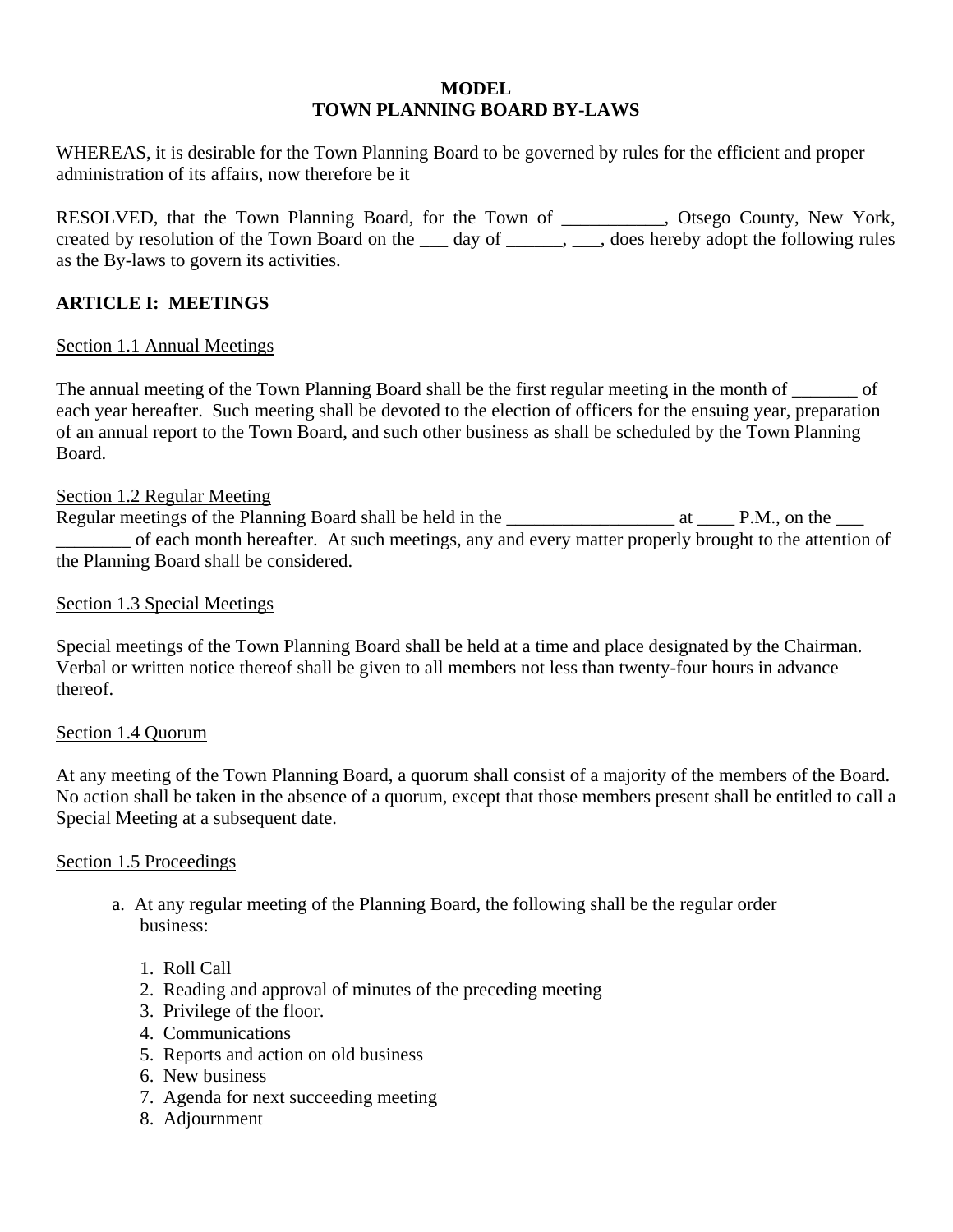b. Each action of the Planning Board required by law, rules or regulations shall be embodied in a formal resolution duly entered in full upon the Minute Book after an affirmative vote. Each resolution so adopted shall specifically authorize, if necessary, the use and imprint of the official signature of this Planning Board as hereinafter defined.

## Section 1.6 Rules and Procedure

All meetings of the Planning Board shall be conducted in accordance with Robert's Rules of Order.

# **ARTICLE 2: OFFICERS**

# Section 2.1 Officers

The officers of the Town Planning Board shall consist of a Chairman, a Vice Chairman and a Secretary, each of whom shall serve for a term of one year.

# Section 2.2 Election of Officers

The officers of the Planning Board shall be elected for the ensuing year at the annual meeting of the Planning Board. In the event the Secretary shall be absent from any meeting, the officer presiding shall designate another member of the Planning Board to act pro tem in place of the Secretary.

## Section 2.3 Duties of Officers

The duties and powers of the officers of the Town Planning Board shall be as follows:

- a. Chairman:
	- 1. To preside as all meetings,
	- 2. To call special meetings in accordance with these By-Laws,
	- 3. To sign, together with the Secretary, all official documents of the Town Planning Board in accordance with the requirements of these By-Laws,
	- 4. To see that all reports, documents, and actions of the Planning Board are properly made, executed, filed or taken, as the case may be, in accordance with law and the actions and regulations of the Planning Board,
	- 5. To serve as liaison to Town Board at the direction of the Planning Board.
- b. Vice Chairman:
	- 1. During the absence, disability or disqualification of the Chairman, the Vice Chairman shall exercise or perform all the duties and be subject to all the responsibilities of the Chairman.
- c. Secretary:
	- 1. To keep the minutes of all meetings in an appropriate Minute Book,
	- 2. To give or serve all notices requires by law or by the By-Laws,
	- 3. To be custodian of records of the Town Planning Board,
	- 4. To attend to all official correspondence,
	- 5. To lay before the Town Planning Board at its meetings all official correspondence received by the Secretary relating to the business of the Board,
	- 6. To affix to any official document of this Planning Board the official signature thereof whenever the same shall be required by law or the regulations of the Board, such action to be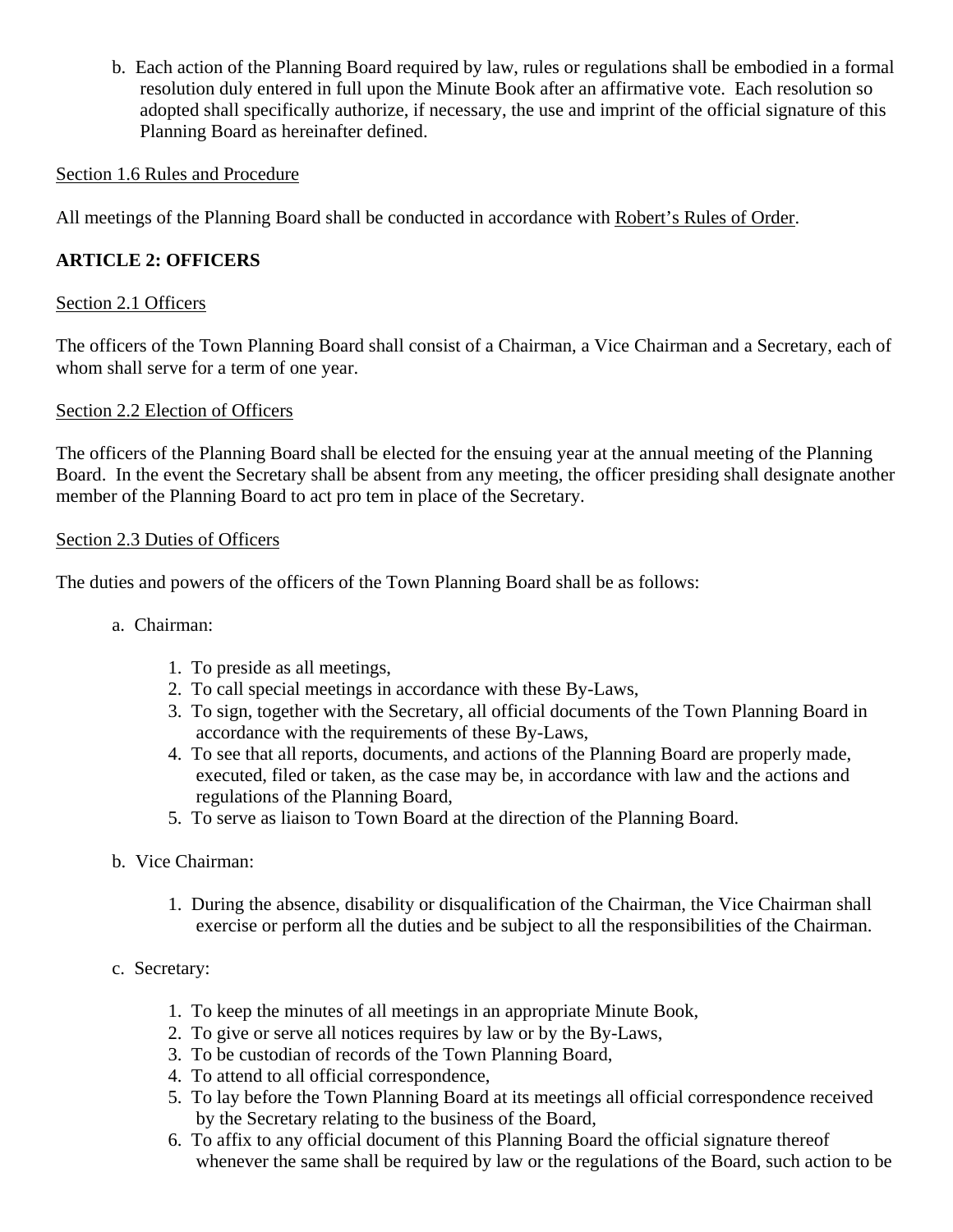taken, however, only after such action shall have been authorized by an affirmative vote of the Board.

# **ARTICLE 3: VOTING AND CONFLICTS OF INTEREST**

# Section 3.1 Voting

At all meetings of the Planning Board, each member properly appointed and attending shall be entitled to cast one vote. Voting shall be by voice. A majority vote of the board shall be necessary for the adoption of any proposed action, resolution or other voting matter.

## Section 3.2 Conflicts of Interest

Any application, petition, or request brought before the Town Planning Board for action pursuant to any rule, ordinance, or regulations, shall state the name and nature of interest of any municipal officer of employee herein, as defined in Section 809, Article 18 of the General Municipal Law, Chapter 646 of the Consolidated Laws of New York State. Any member of the Town Planning Board having any such interest in any matter brought before the Board, shall either absent or disqualify himself from any consideration, discussion or vote upon such matters. Such absence or disqualification shall be noted in the minutes of the Planning Board by the secretary, who shall also note that no vote was cast by such member on said matter.

# **ARTICLE 4: VACANCIES**

## Section 4.1 Vacancies

Should any vacancy occur among the members of this Planning Board by reason of death, resignation, disability or otherwise, immediate notice thereof shall be given to the Town Clerk by the Secretary. Should such vacancy occur among the officers of the Planning Board, the vacancy shall be filled by election at the next regular meeting of this Planning Board, the officer so elected to serve the unexpired term of the office in which such vacancy shall occur.

## Section 4.2 Recommendation to Town Board

The Town Planning Board may recommend persons to the Town Board for consideration for appointment to a vacancy on the Planning Board. If such recommendations are made on behalf of the Planning Board, they shall be only after an affirmative vote thereon. This section does not prohibit individual members of the Planning Board from making individual preferences to fill vacancies.

## **ARTICLE 5: APPLICATION PROCEDURES**

## Section 5.1 Receipt of Applications

The Town Clerk is hereby authorized to receive applications, petitions, and communications on behalf of the Town Planning Board. The Town Clerk shall immediately notify the secretary of the Planning Board, and transmit to said secretary, any forms, letters or other materials. The secretary shall request the chairman of the Planning Board to call a special meeting of the Planning Board if any official action on such forms, letters or materials is required before the next regularly scheduled meeting.

## Section 5.2 Official Date of Receipt of Applications

Any application, petition or communication shall be considered as received by the Town Planning Board as of the date of the first regular Planning Board meeting following receipt thereof by date which shall be the Official